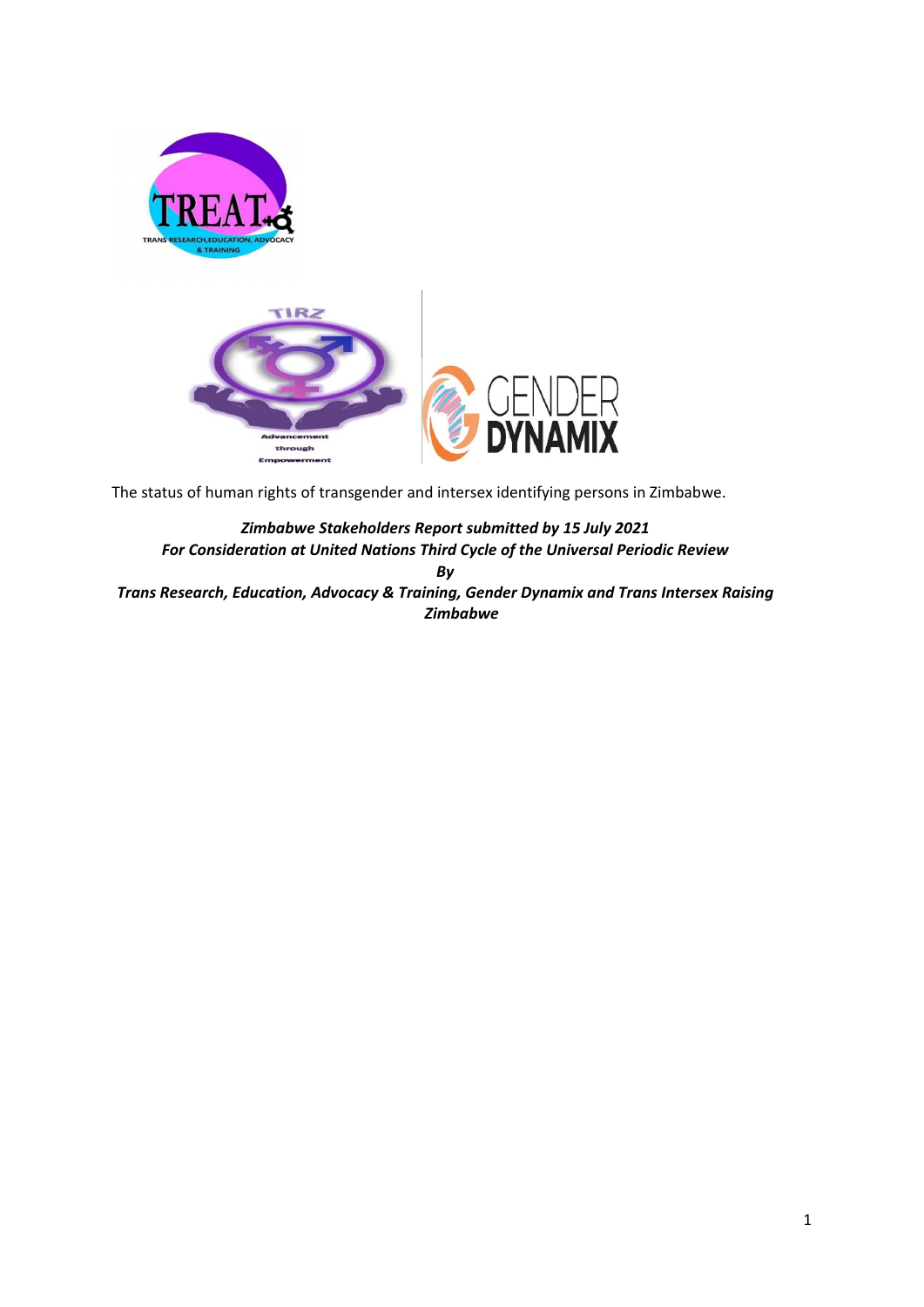### **Table of contents**

| Introduction           |   |
|------------------------|---|
| Legislative Framework  | 3 |
| Recommendations        | 4 |
| Concluding notes       | 5 |
| Advanced questions     | 5 |
| Annex                  | 7 |
| Submitting stakeholder |   |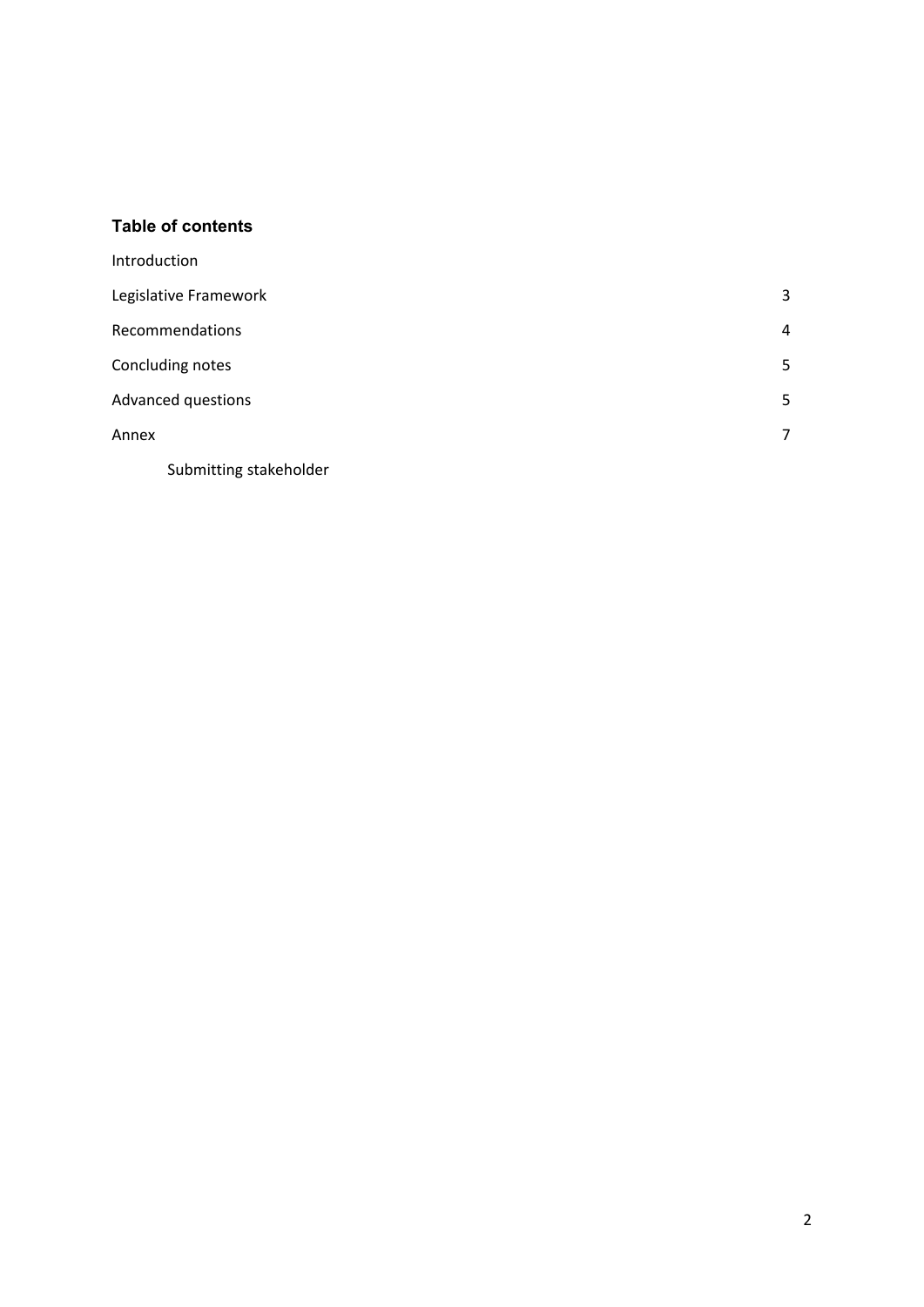## **Introduction**

This stakeholder repor<sup>t</sup> has been submitted by the following civil society organisations, Trans Research, Education, Advocacy and Training, TIRZ and Gender Dynamix for the third cycle of the universal periodic review. The report'<sup>s</sup> purpose is to provide an overview of the status of the human rights specifically for transgender and intersex identifying persons in Zimbabwe before the United Nations Universal Periodic Review Committee. It aims is not just to direct the UPR committee to human rights violations but to further make recommendations that will assist Zimbabwe to improve the human rights of transgender and intersex persons.

#### **Legislative framework**

#### **Discrimination and stigma:**

Zimbabwe'<sup>s</sup> current legislation prohibits discrimination based on sex and gender. Section 56 of the constitution prohibits discrimination based on gender and sex but makes no mention of sexual orientation as the ground to prohibit discrimination<sup>1</sup>.

#### **Access to health services**

Though Article 12 (1) of the International Covenant on Economic Social and Cultural Rights 2 and the Article 16 (1 and 2) of the African Charter on Human and People'<sup>s</sup> Rights adhere to the right to good health by attaining to the highest standard of physical and mental health<sup>3</sup>. Zimbabwe has been unable to fully fulfil it'<sup>s</sup> obligation in as far as the intersex and transgender populations are concerned.

Stigma and discrimination experienced in the hands of health services providers also play <sup>a</sup> role in denying transgender and intersex identifying persons their right to health care. For instance, in 2019, intersex persons were subjected to stigma by <sup>a</sup> health facility namely Mpilo clinic where public call was made and stated that people with ambiguous genitalia should

<sup>1</sup> [Transgender-rights-in-Zimbabwe.pdf](https://www.southernafricalitigationcentre.org/wp-content/uploads/2017/08/Transgender-rights-in-Zimbabwe.pdf) (southernafricalitigationcentre.org)

<sup>2</sup> <https://www.ohchr.org/en/professionalinterest/pages/cescr.aspx>

<sup>&</sup>lt;sup>3</sup> https://au.int/sites/default/files/treaties/36390-treaty-0011 -

african charter on human and peoples rights e.pdf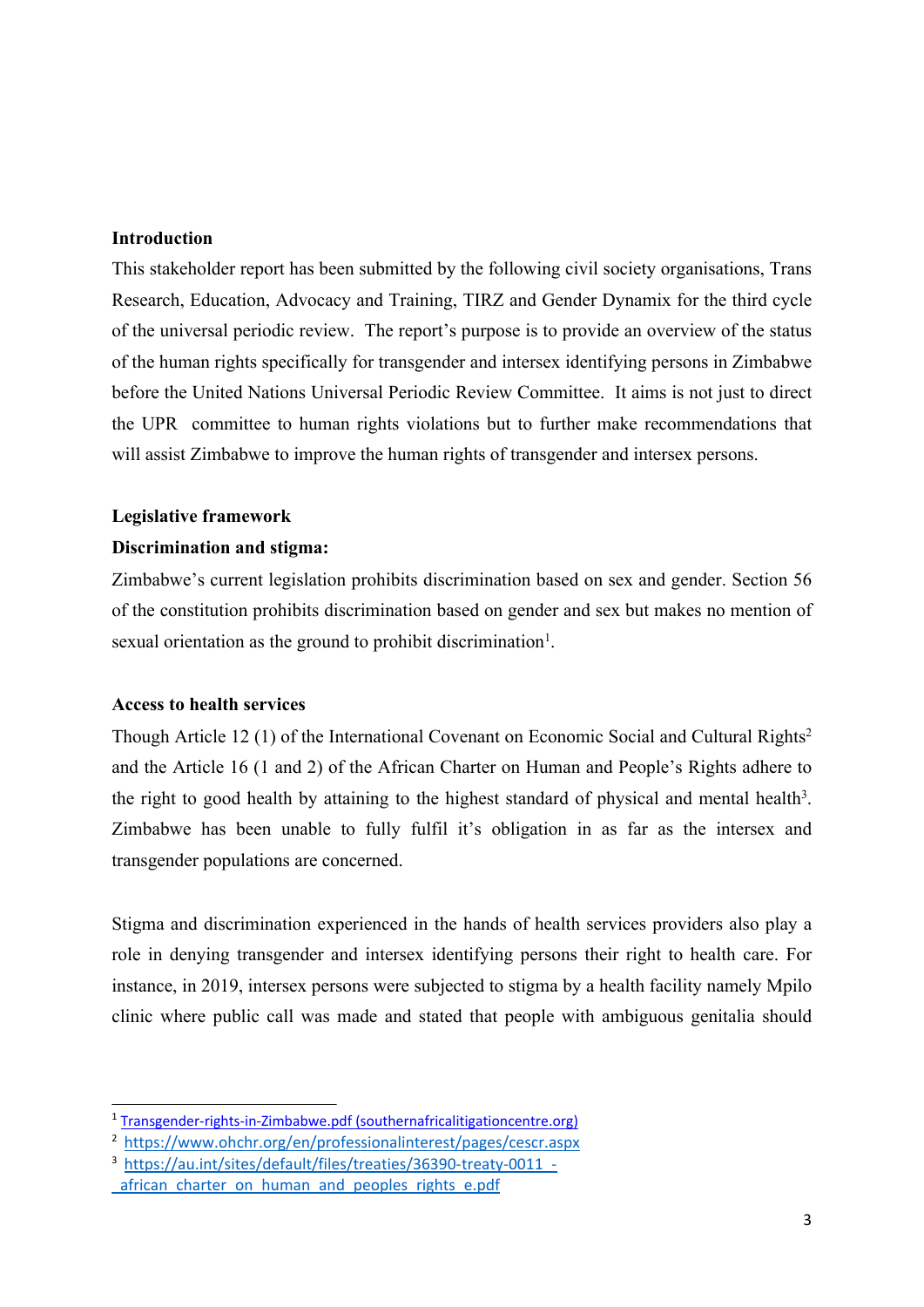approach the hospital and register for medical examination<sup>4</sup>. It is such messaging from health providers that subject discrimination and prejudices to intersex people, just because their bodies do not conform to the typical binary categories of either male or female.

Affirming health services for transgender and intersex person are only accessed by <sup>a</sup> few that have access to private services. Public health facilities do not provide affirming health services.

## **Gender marker change:**

The birth and death registration act of 1986 section 18 (2), subsection 3 allows Zimbabwean nationals to change their assigned names and surnames at birth but does not make provision for reassignment of gender nor sex<sup>5</sup>. Thus Zimbabwe does not have a specific law that allows trans gender and intersex identifying persons to change their gender marker on their national identification and other official documents.

Hence, this results in transgender and intersex identifying persons facing challenges with immigration services when travelling beyond their country borders. The very same population cannot fully enjoy their right to health care that is provided by section 76 of the national constitution, because the gender marker in the official identification documents does not match with the self-assigned or self-determined gender and names.

# **Criminalisation of same sex activities**:

Zimbabwe still criminalises sodomy according to criminal law act 23 of 2004. Such <sup>a</sup> law subjects trans and intersex persons to be targeted especially if public indecency is not defined. Continuation of criminalising consensual same sex activities subjects transgender and intersex identifying persons to corrective rape and the criminalisation contravenes Zimbabwe's obligation to protect the right to privacy under the ICCPR<sup>6</sup>. Criminalisation has impacts negatively on Zimbabwe'<sup>s</sup> ability to safeguard citizens' rights guaranteed by both the constitution and ICCPR.

<sup>4</sup> <https://cite.org.zw/mpilo-under-fire-for-ambiguous-genitalia-testing/>

<sup>5</sup> [Transgender-rights-in-Zimbabwe.pdf](https://www.southernafricalitigationcentre.org/wp-content/uploads/2017/08/Transgender-rights-in-Zimbabwe.pdf) (southernafricalitigationcentre.org)

<sup>6</sup> <https://www.ohchr.org/en/professionalinterest/pages/ccpr.aspx>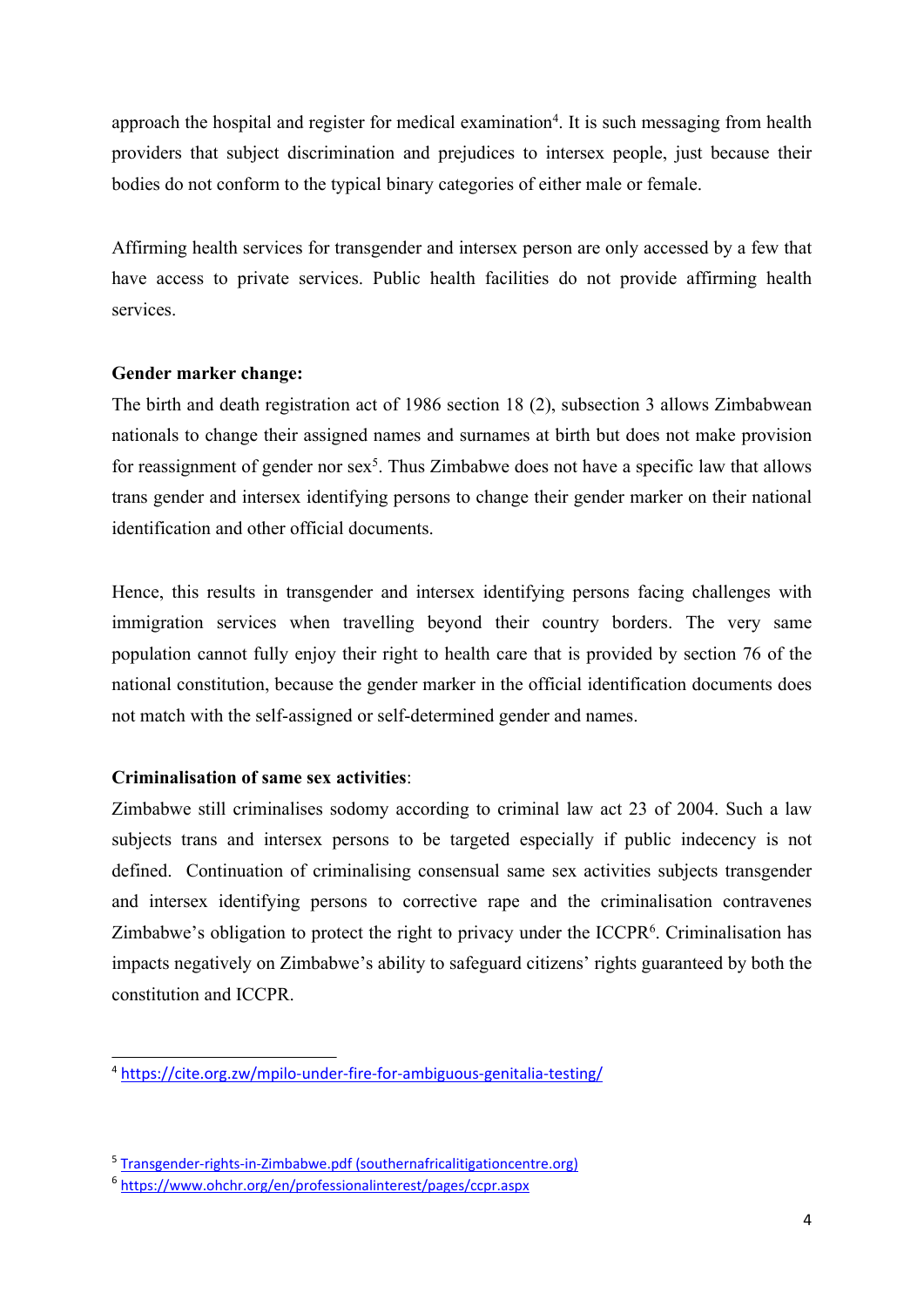#### **Recommendations**:

- ❖ there is need for law enforcement agency to be sensitised on sex, sexual and gender minorities so as to be taken into consideration when it comes to reporting discrimination on the basis of sexual orientation, gender identities, and expression and sex characteristics.
- ❖ Zimbabwe should repeal sections 61, 73, 77,77 subsection 1 [a.], 77 subsections 2, and section 78 in the criminal law act of 2004.
- ❖ Government should provide the legislative framework to legalize same-sex marriages in Zimbabwe
- ❖ Introduce <sup>a</sup> specific law that enables transgender and intersex persons to change their gender marker on national identification documents and other official documents.
- ❖ The medical charter curriculum should include transgender and intersex affirming health care
- ❖ In order to achieve universal health coverage, Zimbabwe must provide affirming health services for transgender and intersex-identifying persons.
- ❖ Prohibit any discrimination by health practitioners towards transgender identifying persons
- ❖ -Introduce laws that preven<sup>t</sup> genitalia corrective surgeries without consent.
- ❖ -Section 56 of the constitution should be amended in order to include sexual orientation as one of the grounds on which discrimination should be prohibited.

## **Concluding notes**

- Transgender and intersex persons lack access to basic services including health care, (no gender-affirming services or health care provider) and police protection due to the hostile environment created by the government.
- Zimbabwe constitution provides no protection against discrimination based on sexual orientation thus subjecting transgender and intersex to discrimination and stigma
- Zimbabwe Criminalises consensual same-sex activities

## **Advanced questions**

✔ Will governmen<sup>t</sup> repeal all provisions that discriminate against persons on grounds of their sexual orientation?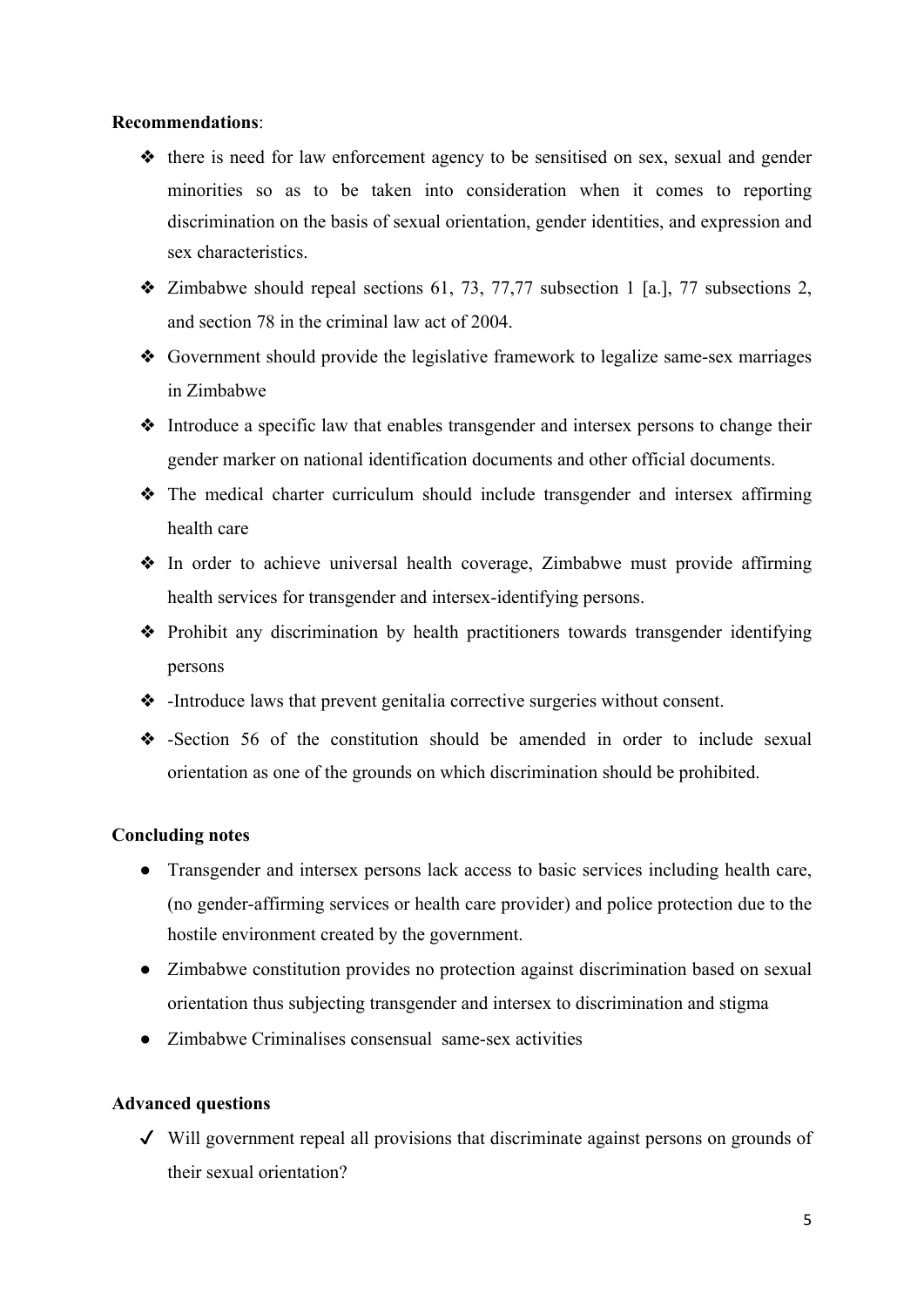- $\checkmark$  How is the government going to take measures to protect transgender and intersex persons against discrimination and acts of violence?
- ✔ What measures have been taken at the national level since the last UPR to ensure the full respec<sup>t</sup> of the fundamental rights of intersex and transgender identifying persons?
- $\checkmark$  How far is Zimbabwe with the process of reviewing and aligning its legislature with the constitution and incorporating its international commitments into domestic laws?